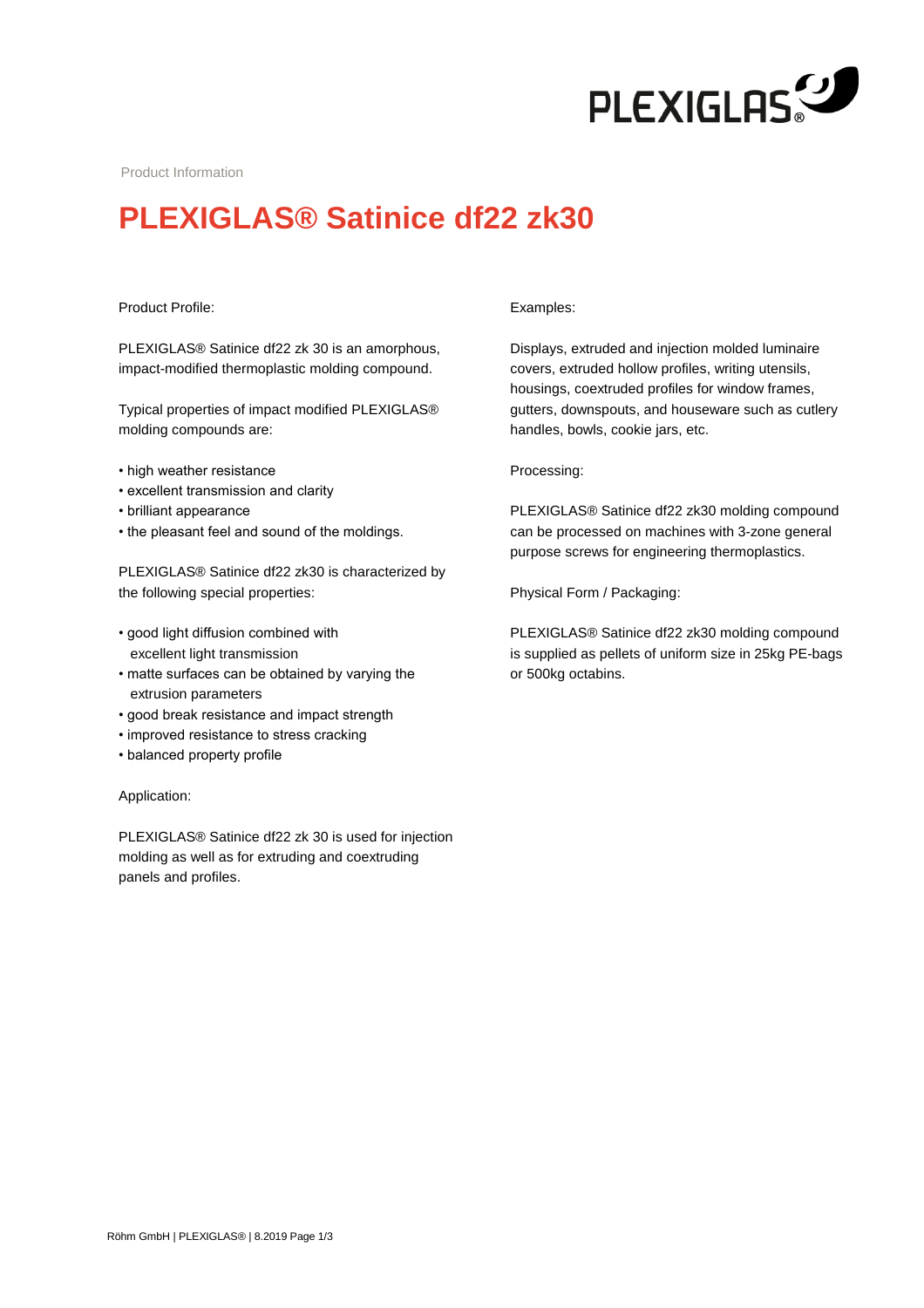# Properties:

|                                          | <b>Parameter</b>   | <b>Unit</b>            | <b>Standard</b>    | <b>PLEXIGLAS<sup>®</sup> Satinice</b><br>df22 zk30 |
|------------------------------------------|--------------------|------------------------|--------------------|----------------------------------------------------|
| <b>Mechanical Properties</b>             |                    |                        |                    |                                                    |
| <b>Tensile Modulus</b>                   | $1$ mm/min         | <b>MPa</b>             | <b>ISO 527</b>     | 2200                                               |
| <b>Yield Stress</b>                      | 50 mm/min          | <b>MPa</b>             | <b>ISO 527</b>     | 54                                                 |
| <b>Yield Strain</b>                      | 50 mm/min          | %                      | <b>ISO 527</b>     | 4.3                                                |
| Nominal Strain @ Break                   |                    | %                      | <b>ISO 527</b>     | 23                                                 |
| Charpy Impact Strength                   | $23^{\circ}$ C     | kJ/m <sup>2</sup>      | <b>ISO 179/1eU</b> | 33                                                 |
| Charpy Notched Impact Strength           | $23^{\circ}$ C     | kJ/m <sup>2</sup>      | ISO 179/1eA        | 3.1                                                |
| <b>Thermal Properties</b>                |                    |                        |                    |                                                    |
| Vicat Softening Temperature              | B/50               | °C                     | <b>ISO 306</b>     | 102                                                |
| <b>Glass Transition Temperature</b>      |                    | °C                     | ISO 11357          | 112                                                |
| Temp. of Deflection under Load           | 0.45 MPa           | °C                     | <b>ISO 75</b>      | 103                                                |
| Temp. of Deflection under Load           | 1.8 MPa            | °C                     | <b>ISO 75</b>      | 101                                                |
| Coeff. of Linear Therm. Expansion        | $0 - 50^{\circ}$ C | $E-5$ / $\mathrm{K}$   | ISO 11359          | 9.6                                                |
| Flammability UL 94                       | $1.5$ mm           | Class                  | IEC 60695-11-10    | HB**                                               |
| <b>Rheological Properties</b>            |                    |                        |                    |                                                    |
| Melt Volume Rate, MVR                    | 230°C / 3.8kg      | cm <sup>3</sup> /10min | <b>ISO 1133</b>    | 1.1                                                |
| <b>Optical Properties</b>                | $d=3$ mm           |                        |                    |                                                    |
| Luminous transmittance                   | D65                | %                      | ISO 13468-2        | 86                                                 |
| Half-Value Angle                         |                    | $\circ$                | <b>DIN 5036</b>    | 11                                                 |
| <b>Other Properties</b>                  |                    |                        |                    |                                                    |
| Density                                  |                    | g/cm <sup>3</sup>      | <b>ISO 1183</b>    | 1.16                                               |
| <b>Recommended Processing Conditions</b> |                    |                        |                    |                                                    |
| <b>Predrying Temperature</b>             |                    | °C                     |                    | < 85                                               |
| Predrying Time in Desiccant-Type Drier   |                    | h                      |                    | $2 - 3$                                            |
| <b>Melt Temperature</b>                  |                    | °C                     |                    | $220 - 250$                                        |
| Mold Temperature (Injection Molding)     |                    | °C                     |                    | $50 - 70$                                          |

All listed technical data are typical values intended for your guidance. They are given without obligation and do not constitute a materials specification.